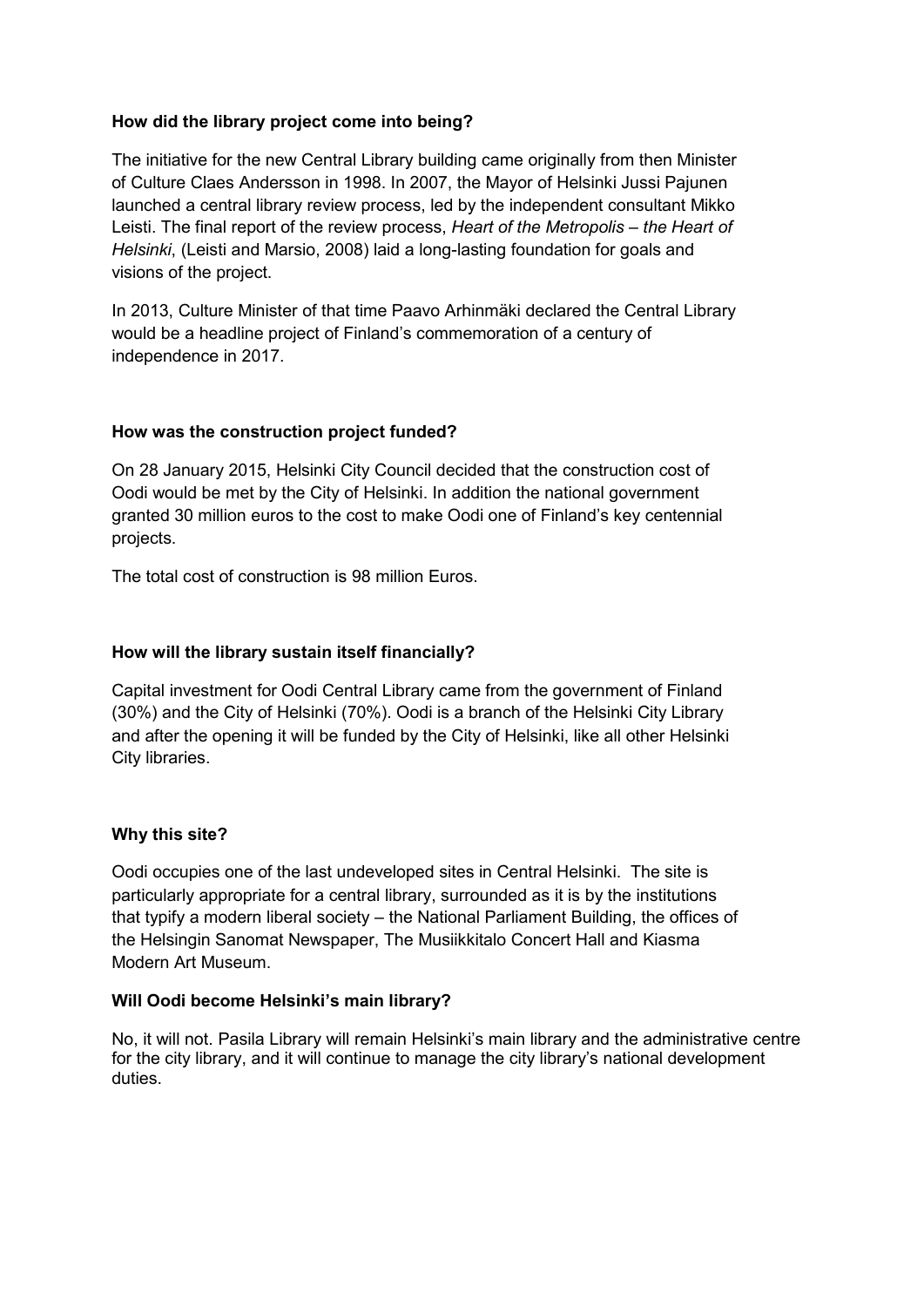# **How does Oodi differ to other libraries in Finland? What's unique about the library?**

Oodi is an exciting opportunity to explore new ideas about what libraries might become. Oodi is unique in that practically all the space within the library is for public use: there are no administrative offices, collections handling or logistics centre, for example – these functions are handled elsewhere within the library system.

Oodi's focus on engagement with users makes it the perfect place to test new ideas and services as part of the constant evolution of library services. Oodi will be organized around the principle of constant user participation and interaction. Users are encouraged to create events within the space themselves and will have the support of librarians in setting up activities using the new facilities.

Oodi is also set apart by the way it embraces technology – placing new skills within the reach of everyone in society. The newest manufacturing technology, such as laser cutters and 3D printers will be free to use in the makerspace and an immersive 3D virtual reality zone, The Cube, will provide opportunities to explore new media experiences

#### **Will Libraries close as a result of competition from Oodi?**

There are no plans to close libraries in response to the opening of Oodi.

Library 10, a library that inhabited a former post office building around 200 metres from the site of Oodi has moved its services to the new library building. This was a planned closure due to the geographical closeness of the two locations. Library 10 opened in 2005 and was an important testbed for many of the ideas that have gone into Oodi.

A part of the multilingual library at Pasila library will be transferred to Oodi. Pasila Library will remain Helsinki's main library and the administrative centre for the city library

## **Will Oodi have any links to specific schools or universities?**

Oodi doesn't have links to any specific links to schools or universities. However, it is part of the program to invite nursery school children and school children to enjoy literature and different kinds of digital and robotic workshops to the library. Oodi is also a platform for different kinds of events, which can be organised for example by different organisations (also universities) or citizens.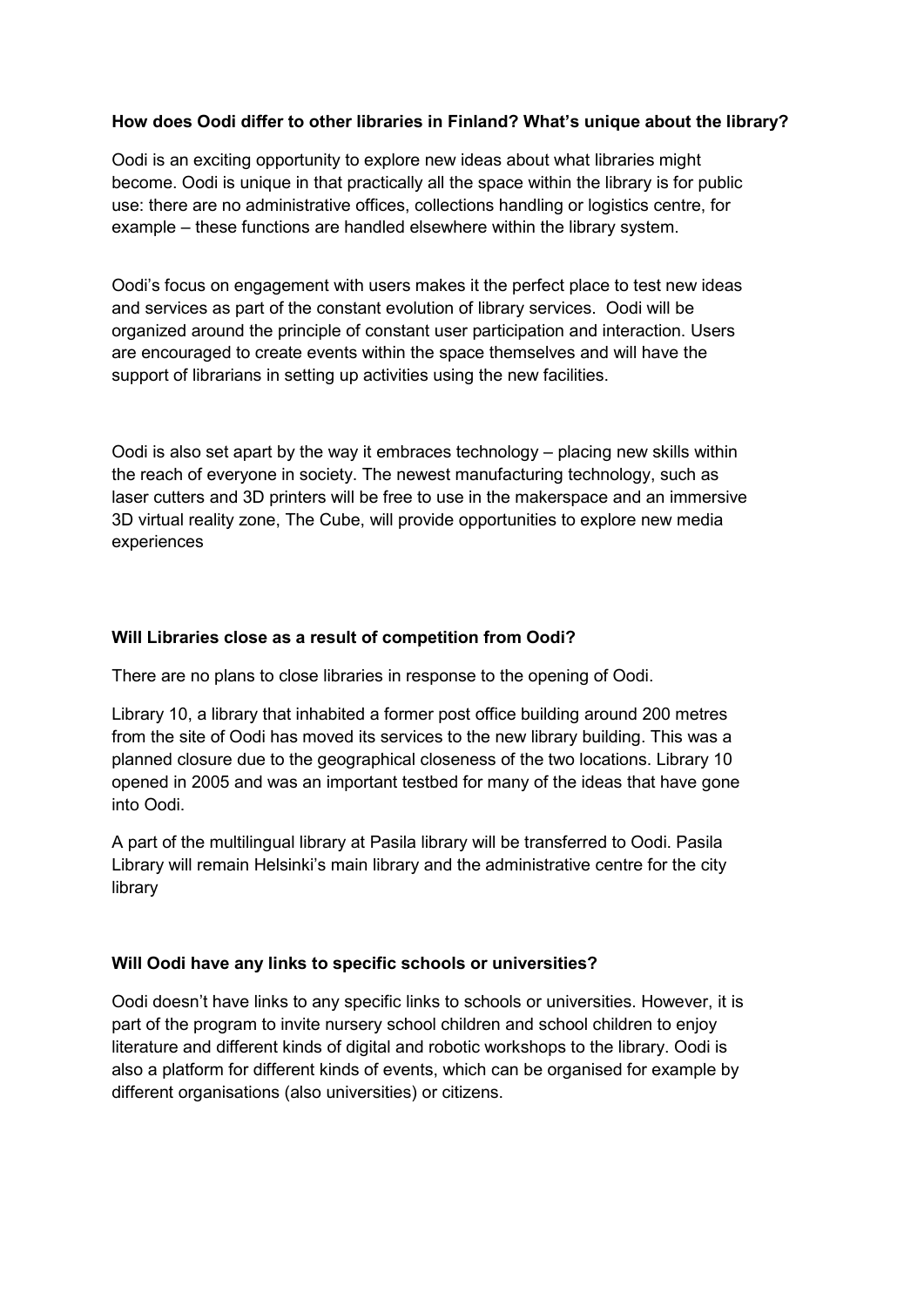## **What are the environmental credentials of the building?**

The library building will be extremely energy efficient. Its energy consumption level is that of a nearly Zero Energy Building (nZEB). This is mostly due to the efficiency of the building services. The material efficiency of the building has benefited among other things from the use of wood in the exterior cladding.

The design of the building envelope is intrinsic to the passive energy approach adopted by the project team. Detailed analysis of the façade performance has informed the environmental solutions and has allowed the team to minimize the requirement for mechanical environmental control systems, which facilitates the highly flexible architectural solution. The glass facades allow for large amounts of functional daylight in the public areas, reducing the use of artificial light and enhancing the quality of the interior spaces as a multifunctional citizen's forum.

The carefully planned placement and optimization of building services has enabled the flexibility of the spatial arrangements. All public levels of the building are equipped with access floors to allow for changes in use during the estimated 150 year life span of the building.

#### **How will technology and robotics be used to serve library users?**

Robotics and automation will take care of returned books at Oodi, giving librarians more time for face-to-face interactions with the public. Internal transportation within the library as well as part of the shelving work will be automated.

The planning, technology and software required for the automation of book collection is being developed in Finland by Jyväskylä-based company Mikro-Väylä Oy.

A book's journey back to the shelves on the top floor starts at the automatic terminal in the lobby on the ground floor. All volumes within the collection have been equipped with radio frequency identification (RFID) tags, and the system reader interprets the data in it in just a moment and sends the book off on its journey on a conveyor to the basement.

In the basement, a machine named The Bookmatic Sorter drops the volume into a particular red basket depending on its classification, material type or any reservations placed on it. When the boxes and shelves become full in the basement, the machine automatically replaces them with empty ones.

Robot hands located at the end of the line will pick up some of the volumes, such as books wanted for an exhibit, and place them onto mobile shelves. Mobile robots will then deliver the shelves to the customer premises. These automated guided vehicles are able to operate independently inside the material lift and leave the shelves at the docks located in the customer premises. They are also able to take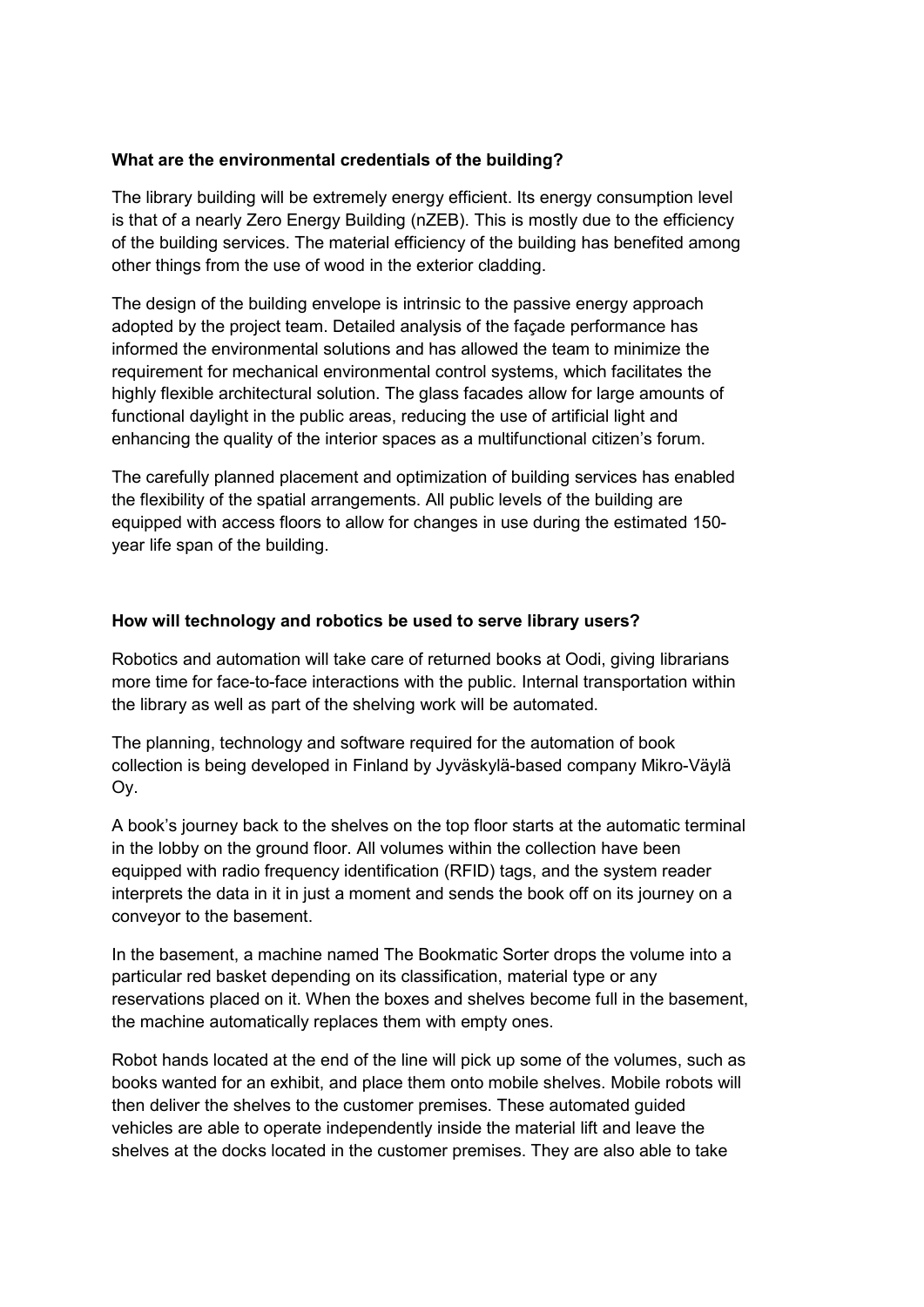shelves containing books to be sent elsewhere with them when they return to the basement.

In October 2017, experts from Mikro-Väylä Oy assembled the conveyor belt that delivers the returned items to the sorter. A children's book, Ikioma perheeni [My very own family], published by Pieni Karhu publishing house was the test book that travelled the conveyor belt.

# **What does Oodi mean and how was the name chosen?**

The word Oodi translates into English as "Ode", a poetic form marked by exaltation that praises an event or individual.

The name was chosen following a public competition in which members of the public were asked to suggest names. The final list of 1600 different names was considered by a jury made up of librarians, authors, a representative of the public consultation group, city and national policymakers and marketers, who made Oodi their selection.

Speaking on behalf of the Judges, Helsinki Deputy Mayor Ritva Viljanen, said:

"The name should support the symbolism of the Finland 100 centenary. It is also a merit to the name that the word is beautiful. Because it is a name of a library, it should be linked with literature and thereby with the library institution.

"We did not want to dedicate the library dealing with all of Finland, literature and culture to the memory of one person only, although good arguments were presented for library names dedicated to various authors. On these bases, we selected 'Oodi' as the name of the Central Library."

## **Can Members of the public organise an event at Oodi?**

Yes, they are encouraged to. The majority of the events held at Library 10, which was used as a testbed for many of the ideas that have gone into Oodi, were organised by library users. This policy has proven to work well and will be adopted at Oodi when it replaces Library 10 upon its opening.

## **Why did ALA Architects win the competition?**

ALA Architects design was chosen following a two-stage international competition which attracted 544 entries. All entries were anonymously submitted. In their final report on the shortlisted entries, the judges made the following comment on their selected winning design:

"The architecture of the proposal is of a very high quality, executed with relaxed broad strokes and memorable. The proposal provides excellent premises for the development of a completely new functional concept for the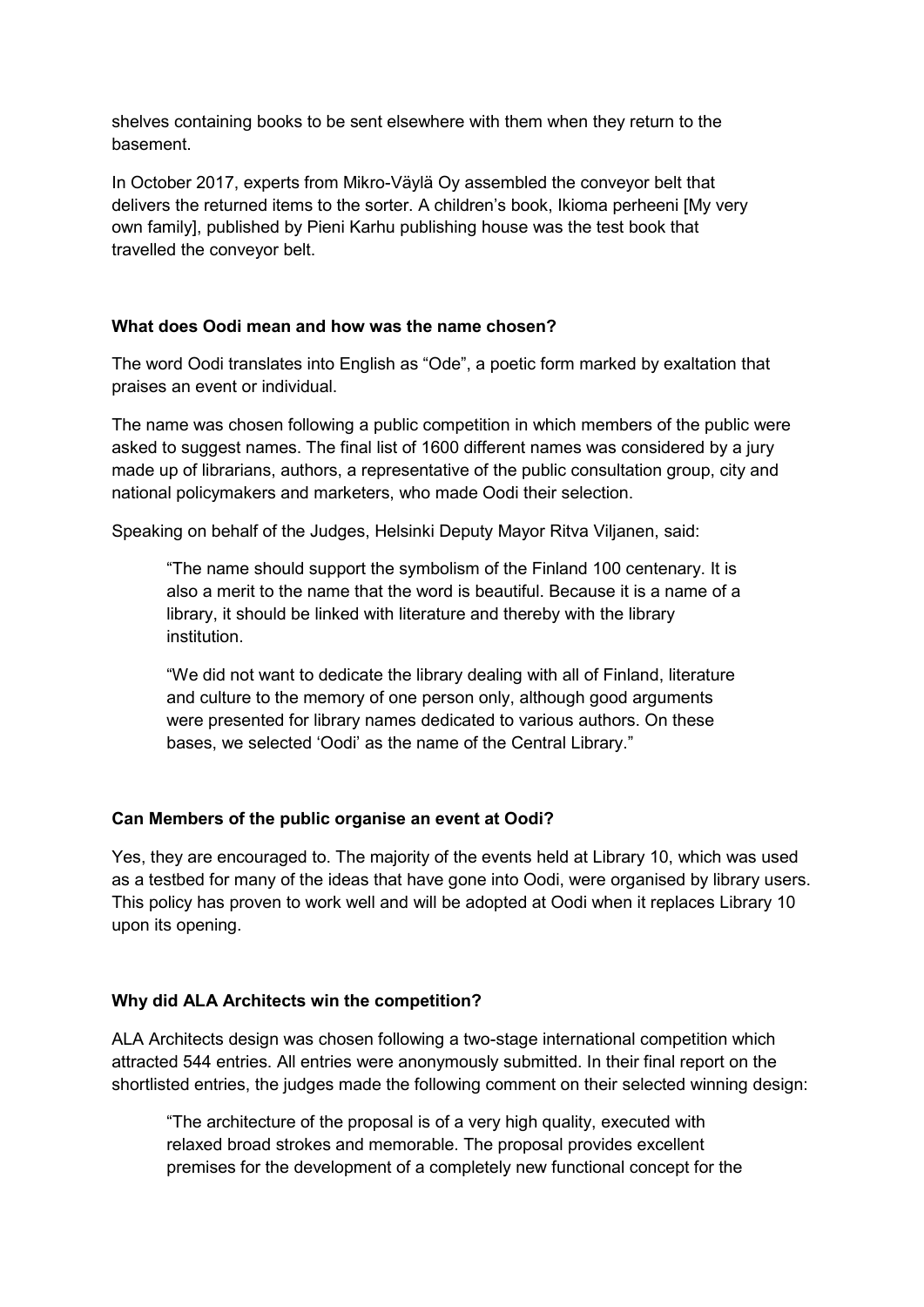library. The building has a unique appeal and the prerequisites to become the new symbolic building which Helsinki residents, library users, as well as the staff will readily adopt as their own."

#### **Which other architecture practices were shortlisted?**

Five other architecture practices were shortlisted:

Playa Architects (Helsinki, Finland), Verstas Architects (Helsinki, Finland), Huttunen-Lipasti-Pakkanen Architects (Helsinki, Finland), Henning Larsen Architects (Copenhagen), and a group of architects from Spain (no office name given).

## **How many visitors is Oodi expecting per day/year?**

Oodi is expected to handle 2.5 million visits a year.

## **What are the opening hours?**

Daily from 08:00 - 22:00 Mon-Fri

10:00 - 20:00 Sat-Sun

## **What were the main challenges and constraints of the project?**

The main constraints of the project included a challenging site with long and thin proportions, crossed by the planning corridor for a future tunnel; the location amongst a number of major civic institutions all with very different designs; the design brief for the library that included a multitude of functions and facilities within one building; and the timber façade that was used for the first time on a building of this scale.

## **Is the timber for the exterior cladding locally sourced?**

Oodi has been built using local materials and with local climate conditions in mind. The timber façade is clad with 33-millimeter-thick Finnish spruce planks that conform to the sweeping curve that extends the building outwards to create a canopy above the Kansalaistori square, blending the interior and exterior spaces and creating shelter for public events in front of the library.

#### **How many items are borrowed from the library by Finns per year?**

In 2017 Finns borrowed 66,602,013 books. The total number of loans was 85 million, with the difference made up with other items including recorded music, games and films etc.